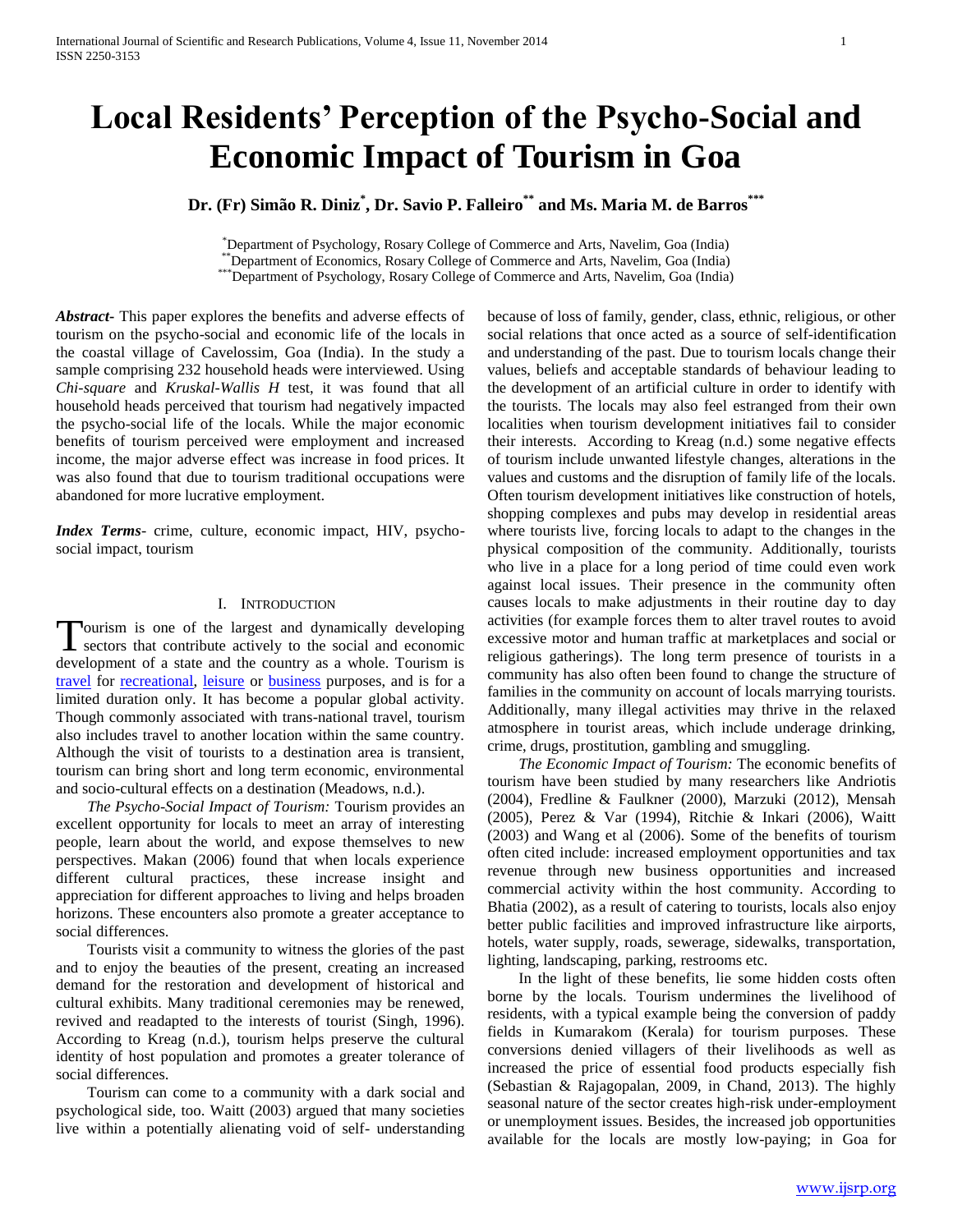example it is mostly the non-Goan personnel who are hired for the managerial/higher paying jobs. The influx of tourists brings with it a greater demand for goods, services, land and housing which increases prices and in turn increases the cost of living. According to Marzuki (2012), the most negative impact of tourism in Phuket (Thailand) was the increased cost of land and housing, and increased cost of living. When tourism services are outsourced, non-local owners and corporations often export their profits outside the community. Therefore, instead of being the beneficiaries of the venture the locals become the cost-bearers paying higher prices and taxes.

Goa is one state in India that has a seen the impact of tourism on the culture and lives of its people. It is a small state on the south-west coast of India replete with natural beauty and a unique culture. The state renowned for its relatively western culture and pristine beaches has captured the attention of people worldwide. Ever since tourism took roots in Goa with the arrival of the hippies in the sixties, more and more tourists flock into Goa every year making it a favourite holiday destination for Indian and as well as international tourists. Over the years, increasing numbers of tourists visiting the villages in Goa have greatly impacted the lives of the local residents.

## II. ABOUT THE STUDY

The present study/paper explores the local residents' perception of the impact of tourism on the psychological, social and economic life of the people in the small coastal village of Cavelossim in Goa (India). Cavelossim was inhabited by fishermen since ancient times and it stayed aloof from the turbulent historical events and religious cults in Goa (The Goa Villa, 2014). The village presents a kaleidoscopic view of the river Sal, the paddy fields and the soft, sandy beach of the Arabian Sea. It is one of the most beautiful beaches in Goa. Today, though a considerable proportion of the population still continue to engage in fishing, the livelihood of the locals is primarily concerned with tourism. The tourist attractions in Cavelossim include relaxation and sun bathing on the beach, dolphin trips and sunset cruises. The place also offers attractive shopping opportunities for Goan and Indian handicrafts. The beach, which is well connected to the airport and railway station, is a centre for a number of luxury hotels, **[beach resorts](http://www.mapsofindia.com/maps/goa/resorts-goa.html)** and budget hotels.

## **Objectives**

- 1. To study the perceived impact of tourism on the psychosocial life of the local people on the basis of age.
- 2. To study the association between age and perceived impact of tourism on HIV infections.
- 3. To study the association between age and the economic benefits of tourism.
- 4. To study the association between age and the perceived adverse economic effects of tourism.
- 5. To study the impact of tourism on occupations (traditional versus recent).
- 6. To study the relationship between the duration of residence in Cavelossim and the attitude of the locals towards tourism.

# **Operational Definition of Variables**

*Independent Variable*: 1) Age of the household heads

2) Duration of residence in the village of Cavelossim

 *Dependent Variables*: Perceived impact of tourism on the psycho-social and economic life of the household heads.

- 1) Psycho-social life (family life, moral values, culture, crime levels and inappropriate behaviour)
- 2) Economic life (economic benefits, stimulation of the local economy, occupations, beneficiaries of tourism and adverse impact)

## **Sample**

For the purpose of the study an individual survey procedure was used. A total of 232 household heads participated in this study, $1,2$  comprising of 151 male and 81 female household heads. The profile of the study sample is shown in Table 1:

|  |  | <b>Table 1 Sample Profile</b> |  |
|--|--|-------------------------------|--|
|--|--|-------------------------------|--|

|                        |                 | <b>Age Group</b> |                |                |                |  |
|------------------------|-----------------|------------------|----------------|----------------|----------------|--|
| <b>Demographics</b>    |                 | $30 - 54$        | $55 -$         | $65 -$         | Tota           |  |
|                        |                 | yrs              | 64             | 90             | L              |  |
|                        |                 |                  | yrs            | yrs            |                |  |
| Gender of              | Males           | 66               | 43             | 42             | 151            |  |
| the                    | Females         |                  |                |                |                |  |
| household              |                 | 14               | 29             | 38             | 81             |  |
| head                   |                 |                  |                |                |                |  |
| Religion of            | Catholic        | 77               | 66             | 74             | 217            |  |
| the                    | Hindu           | 3                | 6              | $\overline{5}$ | 14             |  |
| household              | Others          | $\boldsymbol{0}$ | $\Omega$       | $\mathbf{1}$   | 1              |  |
| head                   |                 |                  |                |                |                |  |
|                        | Rs.<br>$\leq$ 2 | 73               | 63             | 68             | 204            |  |
| <b>Income</b>          | lakhs           |                  |                |                |                |  |
| of<br>group            | $2 - 5$<br>Rs.  | 6                | 6              | 9              | 21             |  |
| the                    | lakhs           |                  |                |                |                |  |
| household <sup>^</sup> | $5 - 10$<br>Rs. | $\theta$         | 1              | 1              | $\overline{c}$ |  |
|                        | lakhs           |                  |                |                |                |  |
|                        | Illiterate      | 6                | 10             | 29             | 45             |  |
|                        | Up to Std.      | 1                | 3              | 15             | 19             |  |
|                        | 4               |                  |                |                |                |  |
| <b>Educational</b>     | Std. $5-10$     | $\overline{53}$  | 45             | 30             | 128            |  |
| qualificatio           | Std. 11-12      | 11               | 6              | $\overline{4}$ | 21             |  |
| of<br>the<br>n.        | Graduate        | 3                | 4              | $\mathbf{1}$   | 8              |  |
| household              | Postgraduat     | $\mathbf{1}$     | $\theta$       | $\theta$       | 1              |  |
| heads <sup>^</sup>     | e               |                  |                |                |                |  |
|                        | Diploma         | $\overline{1}$   | $\overline{0}$ | $\overline{0}$ | $\overline{1}$ |  |
|                        | Professiona     | $\mathbf{1}$     | 1              | $\theta$       | $\overline{2}$ |  |
|                        | 1               |                  |                |                |                |  |
|                        | Others          | $\mathbf{1}$     | $\Omega$       | $\Omega$       | 1              |  |
|                        | Since birth     | 61               | 52             | 67             | 180            |  |
| <b>Period</b><br>of    | More than       | 12               | 17             | 11             | 40             |  |
| residence in           | 15yrs           |                  |                |                |                |  |
| area                   | Less<br>than    | $\overline{7}$   | 3              | $\overline{2}$ | 12             |  |
|                        | $15$ yrs        |                  |                |                |                |  |

Source: Fieldwork of the authors

*^Excludes households which did not provide information.*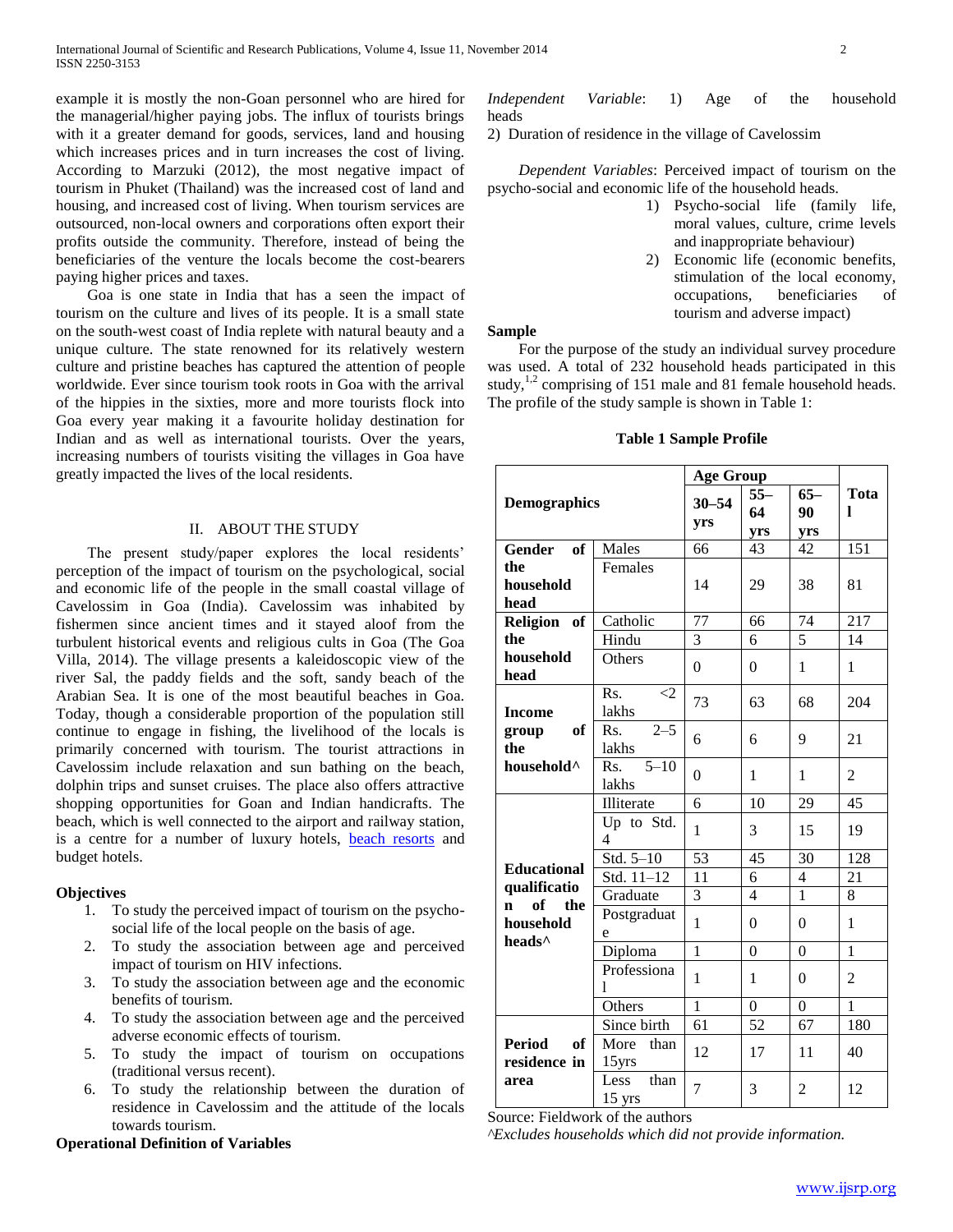#### **Data collection and data analysis**

The sample was administered a questionnaire of 47 items. The questions were designed in a forced choice format (dichotomous) and in a 5-point *Likert* scale (including reverse scoring). The questions aimed at understanding the impact of tourism on the psycho-social (moral standards, sexual permissiveness, inappropriate behaviour, conflicts, insecurity, alcohol and drug use, HIV infections, traditional family values, culture, character of the community, leisure and recreational activities) and the economic life (economic benefits, stimulation of the local economy, beneficiaries of tourism and adverse impacts) of the locals residing in Cavelossim, Goa. The data collected was analyzed using *Chi-square* and *Kruskal-Wallis H* test. It may be noted that percentage figures cited in this study are with reference to the overall sample, unless stated otherwise.

## III. RESULTS AND DISCUSSION

*Problem 1: To study the perceived impact of tourism on the psycho-social life of the local people on the basis of age.*

**Table 2: Indicating age differences in the perceived adverse impact of tourism on the psycho-social life of the locals^**

|                                 | <b>Psycho-Social Life</b> |                       |                                                               |          |                       |  |  |  |
|---------------------------------|---------------------------|-----------------------|---------------------------------------------------------------|----------|-----------------------|--|--|--|
| Age<br>Gro<br>up                | Mor<br>яl<br>Valu<br>es   | Cult<br>ure           | <b>Inappro</b><br>Cri<br>priate<br><b>Behavio</b><br>me<br>ur |          | Fam<br>ily<br>Life    |  |  |  |
| $30 -$<br>54<br>year<br>s       | 27.6<br>$\frac{0}{0}$     | 24.8<br>$\%$          | 27.6<br>$\frac{0}{0}$                                         | 36.0%    | 30.2<br>$\%$          |  |  |  |
| $55 -$<br>64<br>year<br>S       | 20.7<br>$\%$              | 18.0<br>$\frac{0}{0}$ | 22.1<br>$\%$                                                  | 30.6%    | 25.8<br>$\%$          |  |  |  |
| $65-$<br>90<br>year<br>S        | 21.2<br>$\frac{0}{0}$     | 20.7<br>$\frac{0}{0}$ | 21.2<br>$\frac{0}{0}$                                         | 31%      | 28.0<br>$\frac{0}{0}$ |  |  |  |
| Tota<br>L<br>Perc<br>enta<br>ge | 69.5<br>$\frac{0}{0}$     | 63.5<br>$\frac{0}{0}$ | 70.9<br>%                                                     | 97.6%    | 84%                   |  |  |  |
| $\chi$ $^{2}$                   | 3.53<br>8                 | 1.48<br>9             | 5.95<br>8                                                     | 5.140    | 5.53<br>$\theta$      |  |  |  |
| Sig.                            | .170                      | .475                  | $.05*$                                                        | $.077**$ | .063<br>**            |  |  |  |

Source: Fieldwork of the authors

\*Significant at 0.05

\*\*Significant at 0.1

^*Figures pertain only to those who indicated that there was an impact*.

Table 2 illustrates the percentage of household heads who consider that tourism has negatively impacted their psycho-social lives. It has been found that across age groups tourism has played a considerable role in the degradation of the psycho-social lives of the locals. Analyzing the impact of tourism on the moral values of the locals, it is observed that 69.5 percent household heads considered that tourism has lowered the moral standards of the locals and 63.5 percent of the household heads felt that tourism had diluted the local culture. However, there was no significant difference between the age groups in the perceived impact of tourism on the moral values and culture of the locals.

On analysing the negative impact of tourism on the crime levels in the locality, inappropriate behaviour among locals and the disruption family life, it was found that 70.9 percent, 97.6 percent and 84 percent household heads respectively, felt that tourism had negatively impacted these aspects of their psychosocial life. There was significant age difference in the perceived impact of tourism on the disruption of family life, inappropriate behaviour among locals and crime levels in the locality.

The lowered moral standards included, increased sexual permissiveness (including prostitution) and increase in teenage pregnancies and abortions in the locality. It is often observed that as tourists frequently visit certain localities, the host communities alter their customs, beliefs, language and dress to cater to the demands and comforts of tourists – by even lowering their moral standards. In some localities the traditional culture is superficially lifted from the villages and presented to tourists in their luxury hotels in a compressed environmental bubble (Menon, 1993). These practices only destroy the uniqueness of the traditional Goan culture.

Another cause for the degradation of moral standards and culture is the festival of *Carnival* in Goa. The *Carnival* was once a spontaneous affair supposedly introduced by the Portuguese. However, due to its tourism potential, the festival has lost its spontaneity and has become an artificial show with sponsored floats, live bands, scantily clad women and cardboard cut-outs of sponsored products. During such events tourists are often accused of misbehaviour with locals, causing a law and order situation in the state. Also, when locals come in contact with tourists, it gives them a glimpse of foreign cultures and beliefs. The locals are often found to imitate these lifestyles and to engage in culturally inappropriate behaviour like alcohol consumption, drug use, rowdy behaviour and promiscuous sexual living, thus leading to increased stress and conflict among the locals and with the tourists. These activities are only detrimental to the Goan culture.

Tourism has also led to an attitudinal change not only towards one"s self and others, but towards traditional art and dance forms and ceremonial festivals also (Chopra, 1991). The locals, due to the western influences, have become individualistic and more oriented to personal profits, rather than benefits for the entire community. Therefore, each individual may open small business enterprises (e.g. pubs, clubs. general stores, restaurants, cyber cafes in residential areas) without considering its impact on the community as a whole.

Lastly, the nature of the tourism industry being based on seasonality and odd timings, the locals spend long hours away from home, returning late from parties and recreational events, thus reducing the quality time spent with family members; often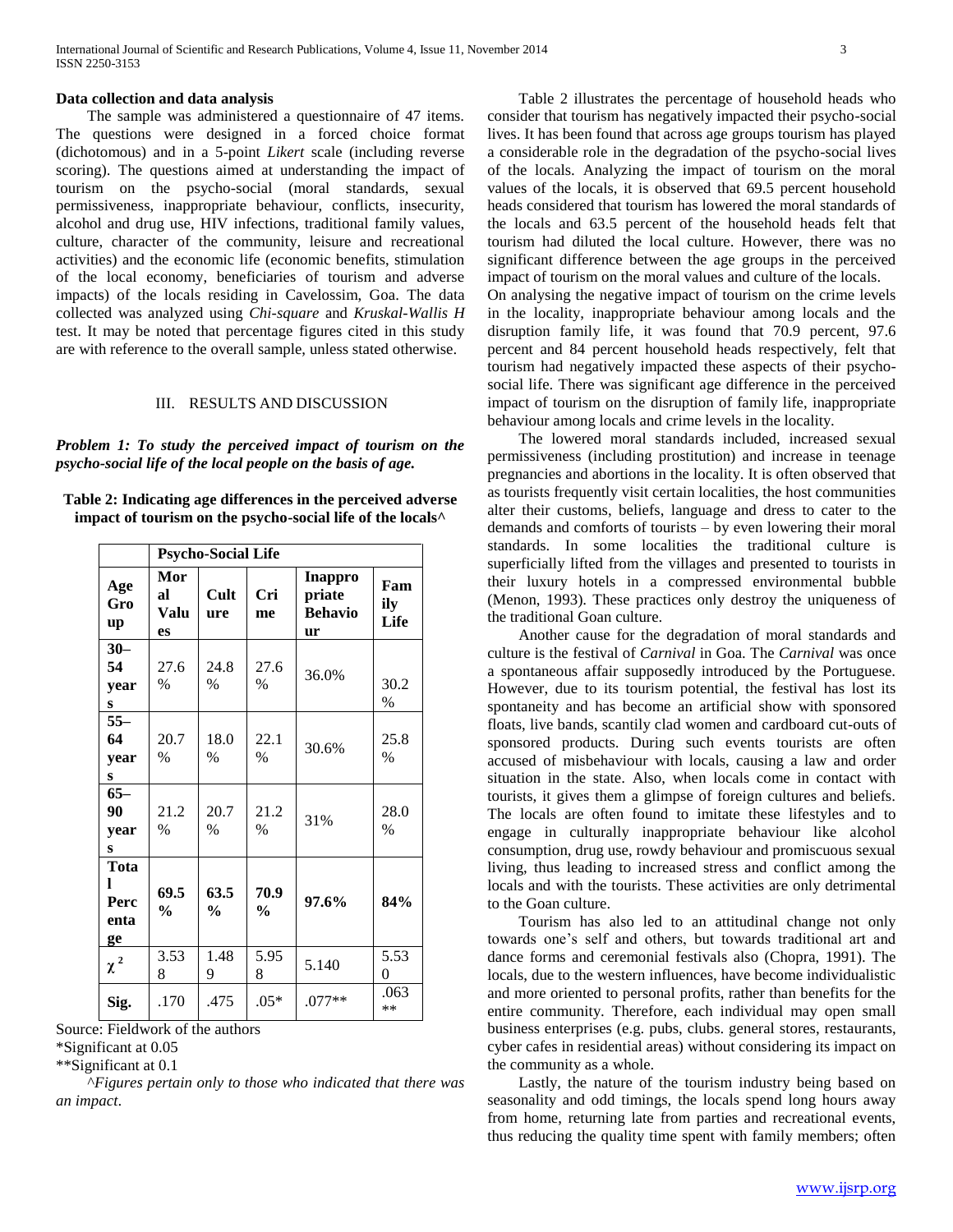the meal times that they shared together have now become solitary activities thus disrupting family ties and bonds. Also, the increased financial independence may cause youth to break away from their families as in western cultures. According to Tsartas (2003), tourism brings about a change in the family structure, where male elders are replaced by young entrepreneurs with independent sources of income from tourism as chief decision makers in the traditional villages.

The highest percentage of household heads who perceived that the strongest negative impact of tourism in terms of increase in the level of crime, inappropriate behaviour and destruction of family ties in the community, were in the age group of 30–54yrs. The reason for this difference could be the increased exposure these individuals may have had to the changes tourism brought in their community. Being relatively young, members of this agegroup are more involved in the tourism sector and thus experience the changes in their personal lives and their community more harshly.

*Problem 2: To study the association between age and the perceived impact of tourism on HIV infections.*

| Table 3: Indicating age differences in the perceived impact of |
|----------------------------------------------------------------|
| tourism on HIV infections                                      |

|                                    | Tourism causes an increase in<br><b>HIV</b> infections |               |                |  |  |  |  |
|------------------------------------|--------------------------------------------------------|---------------|----------------|--|--|--|--|
| <b>Age Group</b>                   | Yes                                                    | Undecid<br>ed | N <sub>0</sub> |  |  |  |  |
| $30 - 54$ years                    | 13.7%                                                  | 13.1%         | 8.9%           |  |  |  |  |
| $55-64$ years                      | 12.2%                                                  | 6.5%          | 12.5%          |  |  |  |  |
| $65-90$ years                      | 18.2%                                                  | 5.4%          | 9.5%           |  |  |  |  |
| <b>Total</b>                       | 44.1%                                                  | 25%           | 30.9%          |  |  |  |  |
|                                    | 13.455                                                 |               |                |  |  |  |  |
| of<br>Level<br><b>Significance</b> | $0.097*$                                               |               |                |  |  |  |  |

Source: Fieldwork of the authors \*Significant at 0.1

Table 3 indicates the perceptions of household heads who consider that tourism causes an increase in HIV infections. It is observed that 44.1 percent household heads consider tourism to be the cause of an increase in HIV infections. It is also observed that age is significantly associated with the perceived impact of tourism on HIV infections ( $\chi^2$  =13.455, p<0.1) with household heads from the age group of 65–90 years having more of the said perception.

According to [Bisika](http://www.ncbi.nlm.nih.gov/pubmed/?term=Bisika%20T%5Bauth%5D) (2009) tourism is associated with increasing prostitution, drug abuse and a whole range of other sexual and reproductive health (SRH) problems such as early initiation of sexual activity, teenage pregnancies, multiple sex partners, unprotected sexual intercourse, HIV/AIDS and sexually transmitted infections (STIs). Recent statistics on tourist arrivals in Goa indicate 3 million tourists visiting the State in the year 2013. The number of international tourist arrivals went up by 9.27 percent and domestic tourists went up by 12.47 percent from the year  $2012<sup>3</sup>$  To cater to the growing number of tourists, hotels provide entertainment facilities like parties, bars and discos which often allow liberal consumption and abuse of alcohol and

other mind-altering substances. These facilities may also be a business rendezvous for commercial sex workers. Alcohol and drug abuse disrupts the parts of the brain used in making rational decisions. Thus in altered states of consciousness locals and tourists may engage in risky and irresponsible behaviours, including soliciting prostitutes and using injectable drugs. GSACS (2011) found that 83–95 percent of new HIV infections in Goa are through the sexual mode of transmission.

## *Problem 3: To study the association between age and the economic benefits of tourism.*

| Age                      |                        | <b>Economic Benefits of Tourism</b> |                      |                           |                       |  |  |  |  |
|--------------------------|------------------------|-------------------------------------|----------------------|---------------------------|-----------------------|--|--|--|--|
| grou<br>р<br>(yea<br>rs) | Inco<br>me             | <b>Emplo</b><br>yment               | Tax<br>Rev<br>enue   | <b>Infrastr</b><br>ucture | <b>Ot</b><br>her<br>S |  |  |  |  |
| $30 -$<br>54             | 17.1<br>$\%$           | 8.5%                                | 1.6<br>$\%$          | 3.1%                      | 1.6<br>$\%$           |  |  |  |  |
| $55 -$<br>64             | 13.3<br>$\%$           | 14.1%                               | 1.6<br>$\%$          | 3.1%                      | .8%                   |  |  |  |  |
| $65-$<br>90              | 16.4<br>$\%$           | 17.2%                               | 1.6<br>%             | $.0\%$                    | $.0\%$                |  |  |  |  |
| Tota                     | 46.8<br>$\frac{6}{10}$ | 39.8%                               | 4.8<br>$\frac{0}{0}$ | 6.2%                      | 2.4<br>$\frac{0}{0}$  |  |  |  |  |
| $\overline{2}$<br>χ      | 10.059                 |                                     |                      |                           |                       |  |  |  |  |
| Leve<br>of<br>Sig        | 0.261                  |                                     |                      |                           |                       |  |  |  |  |

**Table 4: Indicating age differences in the perceived economic benefits of tourism**

#### Source: Fieldwork of the authors

Referring to Table 4 indicating the benefits of tourism, the two outstanding benefits of tourism are income to the community (46.8 percent) and opportunities for employment (39.8 percent). There is no significant association though between age and the economic benefits of tourism  $(\chi^2=10.059; p>0.1)$ . While in case of income, it was the 30–54 years age group respondents who relatively perceived the greater positive impact, in case of employment it was the older age groups who relatively perceived more of the same. In a study by Perez & Var (1994), it was found that age was an important determinant of attitudes toward tourism with middle-aged residents more inclined to accept the positive economic impacts of tourism development. Husbands (1989) however found that older residents are less positive about the impacts of tourism (in Wang et al, 2006). The lack of significant difference in the perceived economic benefits of tourism could be due to the uniform benefits received from tourism, i.e., there is no single age group that specially benefits from tourism activities. The benefits can reach every person if any household member is associated with tourism related business on account of the income contributed to the household. Also, since there is no upper-age barrier for people to get involved in the tourism, there are young, middle-aged and even elderly people gaining a livelihood through tourism.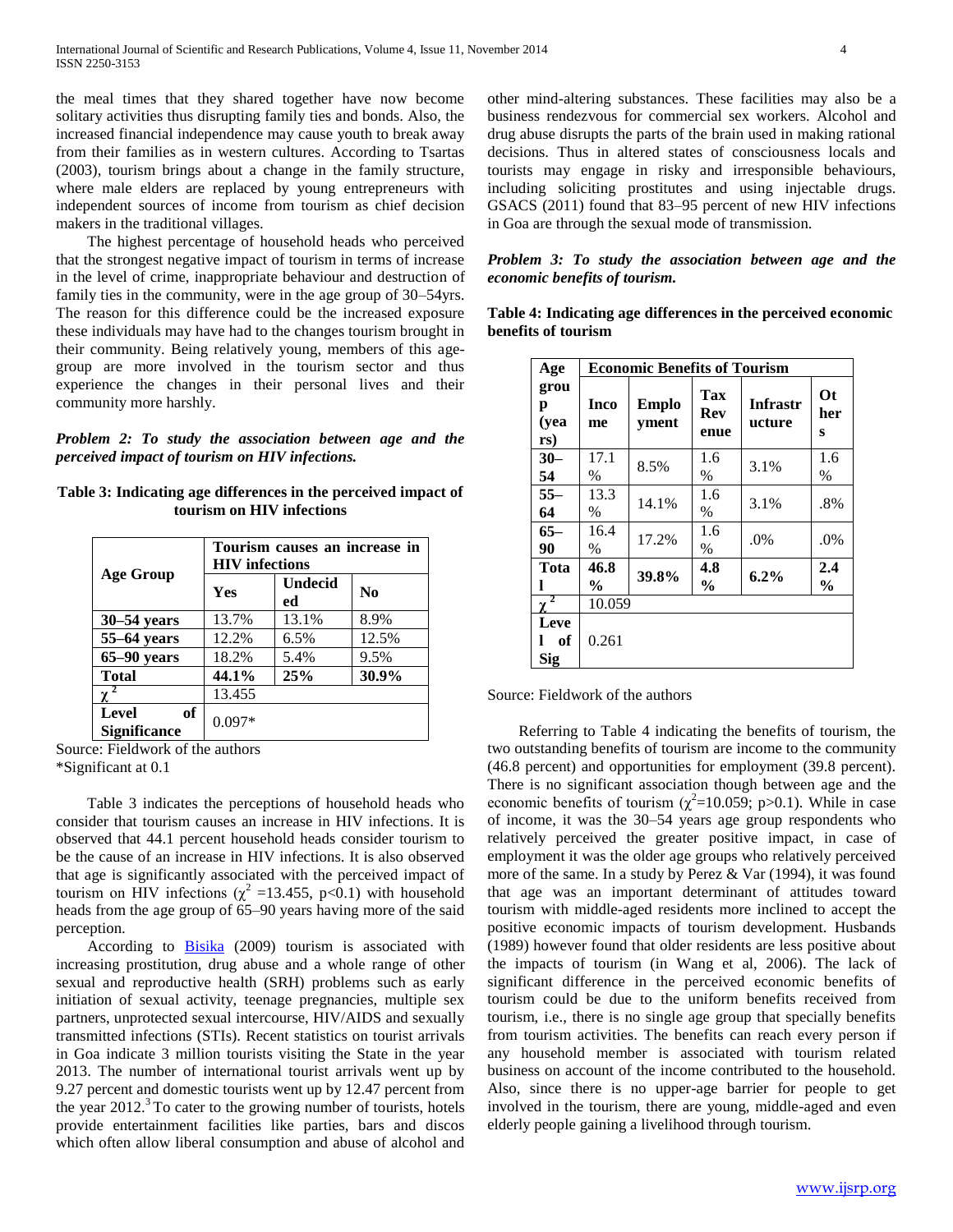*Problem 4: To study the association between age and the perceived adverse economic effects of tourism.*

|                                 | Economic<br>of<br>Adverse<br>Impact<br><b>Tourism</b> |                                           |                                  |                                                                |                        |          | Le                       |
|---------------------------------|-------------------------------------------------------|-------------------------------------------|----------------------------------|----------------------------------------------------------------|------------------------|----------|--------------------------|
| Age<br>grou<br>p<br>(yea<br>rs) | <b>Rise</b><br>in<br>pric<br>e of<br>food             | <b>Rise</b><br>in<br>pric<br>e of<br>land | Sca<br>rcit<br>y of<br>g00<br>ds | <b>Extinc</b><br>tion of<br>traditi<br>onal<br>occup<br>ations | $\Omega$ t<br>her<br>S | $\chi^2$ | ve<br>1<br>of<br>Si<br>g |
| $30 -$<br>54                    | 18.7<br>$\%$                                          | 9.8<br>$\%$                               | 1.6<br>$\%$                      | 3.3%                                                           | 2.4<br>$\%$            |          |                          |
| $55 -$<br>64                    | 22.8<br>$\%$                                          | 4.9<br>$\%$                               | 0.0<br>$\%$                      | 1.6%                                                           | 2.4<br>$\%$            | 8.       | 0.<br>41                 |
| $65-$<br>90                     | 21.1<br>$\%$                                          | 8.1<br>$\%$                               | 1.6<br>$\%$                      | 1.7%                                                           | 0.0<br>$\%$            | 22<br>7  | $\overline{2}$           |
| Tota                            | 62.6<br>$\frac{0}{0}$                                 | 22.8<br>$\%$                              | 3.2<br>$\frac{6}{9}$             | $6.6\%$                                                        | 4.8<br>$\frac{6}{9}$   |          |                          |

**Table 5: Indicating age differences in the perceived adverse economic impact of tourism**

Source: Fieldwork of the authors

Referring to Table 5 indicating the perceived adverse economic impact of tourism, a rise in the price of food was the most serious adverse impact of tourism in Cavelossim (62.6 percent household heads). The other adverse economic effects of tourism were rise in price of land (22.8 percent), extinction of traditional occupations (6.6 percent) and scarcity of goods (3.2 percent). In a study by Marzuki (2012) it was found that the most adverse consequences of tourism were an increase in the cost of land and housing, and the increased prices of goods and services. Pertaining to the present study, there was no significant association between age and the adverse economic effects of tourism  $(\chi^2 = 8.227; p > 0.1)$ . Household heads, irrespective of age, felt that rise in the price of food was the most serious adverse impact of tourism.

# *Problem 5: To study impact of tourism on the traditional and recent occupations in Cavelossim.*

| Table 6: Traditional and recent occupations in Cavelossim |  |  |  |  |  |
|-----------------------------------------------------------|--|--|--|--|--|
|-----------------------------------------------------------|--|--|--|--|--|

|               |      | 15<br>Occupation |      |            |      | <b>Recent</b> |      | Last       |
|---------------|------|------------------|------|------------|------|---------------|------|------------|
| Occupa        |      | vears ago        |      |            |      | occupation    |      |            |
| tion          | 30   | 55               | 65   |            | 30   | 55            | 65   |            |
|               |      |                  |      |            |      |               |      |            |
|               | 54   | 64               | 90   | <b>Tot</b> | 54   | 64            | 90   | <b>Tot</b> |
|               | ye   | ye               | ye   | al         | ye   | ye            | ye   | al         |
|               | ar   | ar               | ar   |            | ar   | ar            | ar   |            |
|               | s    | S                | S    |            | s    | S             | s    |            |
| Coconu        |      |                  |      |            |      |               |      |            |
| t.            | 3.   | 3.               | 3.   |            | 0.   | 0.            | 0.   |            |
| pluckin       |      |                  |      | 10.        |      |               |      |            |
| $\mathbf{g}/$ | 1    | 5                | 9    | 5%         | 0    | 5             | 5    | $1\%$      |
|               | $\%$ | $\frac{0}{0}$    | $\%$ |            | $\%$ | $\%$          | $\%$ |            |
| toddy         |      |                  |      |            |      |               |      |            |
| tapping       |      |                  |      |            |      |               |      |            |

| <b>Fishing</b>                | 3.<br>1<br>$\%$                | 3.<br>5<br>$\%$  | 3.<br>5<br>$\%$              | 10.<br>1%   | 1.<br>4<br>$\%$  | 3.<br>1<br>$\%$           | 2.<br>8<br>$\%$         | 7.3<br>$\%$          |
|-------------------------------|--------------------------------|------------------|------------------------------|-------------|------------------|---------------------------|-------------------------|----------------------|
| Farmin<br>g                   | 3.<br>5<br>$\%$                | 1.<br>8<br>$\%$  | 6.<br>6<br>$\%$              | 11.<br>9%   | $\overline{0}$   | 0.<br>5<br>$\%$           | 1.<br>3<br>$\%$         | 1.8<br>$\frac{0}{0}$ |
| <b>Restaur</b><br>ant         | 1.<br>8<br>$\%$                | 1.<br>3<br>$\%$  | 1.<br>$\overline{c}$<br>$\%$ | 4.3<br>$\%$ | 2.<br>3<br>%     | 4.<br>2<br>$\%$           | 1.<br>9<br>$\%$         | 8.4<br>$\%$          |
| <b>Transp</b><br>ortatio<br>n | 0.<br>9<br>$\%$                | 0                | 0.<br>3<br>$\%$              | 1.2<br>$\%$ | 5.<br>1<br>$\%$  | 0.<br>9<br>$\%$           | 0.<br>5<br>$\%$         | 6.5<br>$\%$          |
| <b>Service</b>                | 10<br>$\%$                     | 7.<br>5<br>$\%$  | 7.<br>5<br>$\%$              | 25<br>$\%$  | 13<br>.8<br>$\%$ | 9.<br>7<br>$\%$           | 8.<br>8<br>$\%$         | 32.<br>3%            |
| <b>Professi</b><br>onal       | 0.<br>9<br>$\%$                | 0.<br>9<br>$\%$  | 0.<br>9<br>$\%$              | 2.7<br>$\%$ | 1.<br>9<br>$\%$  | 0.<br>9<br>$\%$           | 0.<br>5<br>$\%$         | 3.3<br>$\%$          |
| <b>Others</b>                 | 11<br>$\overline{0}$ .<br>$\%$ | 12<br>.3<br>$\%$ | 11<br>$_{0}$<br>$\%$         | 34.<br>3%   | 11<br>.6<br>$\%$ | 12<br>.5<br>$\frac{0}{0}$ | 15<br>$\cdot$ 3<br>$\%$ | 39.<br>4%            |
| $\overline{2}$<br>χ           | 10.233                         |                  |                              |             | 26.298           |                           |                         |                      |
| Level of<br>Sig               | 0.745                          |                  |                              |             | $0.024*$         |                           |                         |                      |

Source: Fieldwork of the authors

\*Significant at 0.05

Referring to Table 6, considering the occupation of households heads 15 years ago, 32.5 percent household heads engaged in the traditional occupations including coconut plucking/ toddy tapping (10.5 percent), fishing (10.1 percent) and farming (11.9 percent); 4.3 percent household heads engaged in tourism related businesses of running restaurants and 1.2 percent in transportation. Of the remaining, 25 percent household heads were employed in the service sector and 2.7 percent were professionals. There was no significant association between age and the occupation of household heads 15 years ago  $(\chi^2 = 10.233)$ ;  $p > 0.1$ ).

Referring to the recent occupations of household heads (Table 6) it is observed that the percentage of household heads engaged in the traditional occupations has reduced such that only 10.1 percent of household heads now engage in traditional occupations. These include coconut plucking/toddy tapping (1 percent), fishing (7.3 percent) and farming (1.8 percent). It is observed that the percentage of household heads engaged in tourism related businesses increased such that today, 8.4 percent run restaurants and 6.5 percent are engaged in the transportation business. The number of household heads employed in the service sector has also increased (32.3 percent). There is a significant association ( $\chi^2$ =26.298; p<0.05) between age and the recent occupation of household heads; it is apparent that by and large it is the first age group of respondents (30–54 years agegroup) which is relatively less in traditional occupations and more in tourism related employment/activities.

Toddy-tapping, fishing, and farming have been the primary occupations of villagers of Cavelossim since time immemorial. Urban office employment and overseas shipping jobs have significantly reduced the numbers of youth choosing to enter into the occupation of their fathers (Larsen n.d.). Today more youth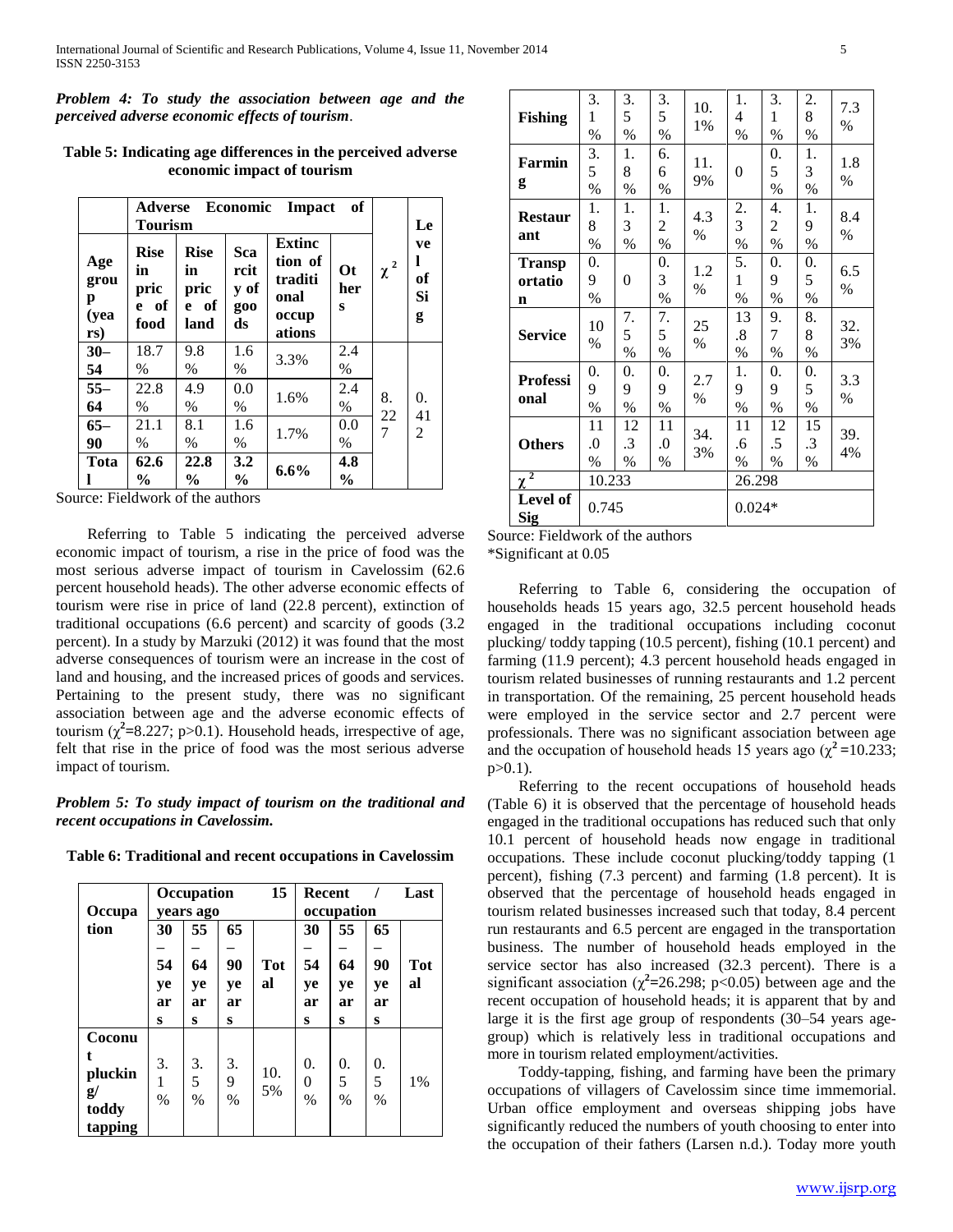choose easy employment in the now lucrative tourism business. For traditional farmers, agricultural practice has now become a part-time activity with the locals shifting to the service sector. Due to this extinction of traditional occupations, the Government of Goa introduced the *Goenchem Daiz Yojana* to encourage the dying traditional occupations in the state.<sup>4</sup>

## *Problem 6: To study the impact of duration of residence in Cavelossim and the attitude towards tourism.*

**Table 7: Indicating the association between duration of residence in Cavelossim and the perceived economic benefits of tourism**

| <b>Duratio</b>                                          | <b>Economic Benefits of Tourism</b> |                       |                           |                      |                      |  |  |
|---------------------------------------------------------|-------------------------------------|-----------------------|---------------------------|----------------------|----------------------|--|--|
| of<br>n<br>residenc<br>in<br>e<br><b>Caveloss</b><br>im | Inco<br>me                          | <b>Employ</b><br>ment | Tax<br><b>Reve</b><br>nue | Inf<br>ra.           | Oth<br>ers           |  |  |
| <b>Since</b><br>birth                                   | 33.6<br>$\%$                        | 33.6%                 | 3.9%                      | 6.2<br>$\%$          | 2.3<br>$\%$          |  |  |
| Over 15<br>vears                                        | 10.9<br>$\%$                        | 4.7%                  | 0.0%                      | 0.0<br>$\%$          | 0.0<br>$\%$          |  |  |
| <b>Less</b><br>15<br>than<br>years                      | 2.3<br>$\frac{0}{0}$                | 1.6%                  | 0.8%                      | 0.0<br>$\frac{0}{0}$ | 0.0<br>%             |  |  |
| <b>Total</b>                                            | 46.8<br>$\frac{6}{9}$               | 39.9                  | 4.7%                      | 6.2<br>$\frac{0}{0}$ | 2.3<br>$\frac{0}{0}$ |  |  |
| χ                                                       | 9.054                               |                       |                           |                      |                      |  |  |
| Level of<br><b>Sig</b>                                  | 0.338                               |                       |                           |                      |                      |  |  |

Source: Fieldwork of the authors

Referring to Table 7, the two major benefits of tourism were income to the community (46.8 percent household heads) and opportunities for employment (39.9 percent). These benefits were followed by increased tax revenue and improved infrastructure and public facilities in the community. There is no significant association between duration of residence and the economic benefits of tourism  $(\chi^2=9.054; p>0.1)$ . Thus suggesting that the there is no difference in the perceived benefits of tourism between the original residents of Cavelossim and those residents that may have relocated to the village less than 15 years ago.

**Table 8: Indicating the association between duration of residence in Cavelossim and the attitude towards tourism**

| оf<br><b>Duration</b><br>residence<br>in<br>Cavelossim | <b>Should</b><br>tourism<br>encouraged | be             | <b>Negative</b><br>impact<br>on<br>character of<br>the village |                |  |
|--------------------------------------------------------|----------------------------------------|----------------|----------------------------------------------------------------|----------------|--|
|                                                        | Yes                                    | N <sub>0</sub> | Yes                                                            | N <sub>0</sub> |  |
| <b>Since birth</b>                                     | 52.0<br>%                              | 25.8<br>$\%$   | 32.3<br>$\%$                                                   | 45.1<br>$\%$   |  |
| Over 15 years                                          | 12.4<br>$\%$                           | 4.5%           | 2.7<br>$\frac{0}{0}$                                           | 14.6<br>$\%$   |  |
| than<br>15<br>Less                                     | 4.9                                    | $0.4\%$        | 1.8                                                            | 3.5            |  |

| vears                                     | $\%$                  |                       | %                     | $\%$                  |
|-------------------------------------------|-----------------------|-----------------------|-----------------------|-----------------------|
| <b>Total</b>                              | 69.3<br>$\frac{0}{0}$ | 30.7<br>$\frac{0}{0}$ | 36.8<br>$\frac{0}{0}$ | 63.2<br>$\frac{0}{0}$ |
|                                           | 3.658                 |                       | 9.577                 |                       |
| of<br><b>Level</b><br><b>Significance</b> | 0.161                 |                       | $0.008*$              |                       |

Source: Fieldwork of the authors \*Significant at 0.01

Referring to Table 8, there was no significant association between duration of residence and view that tourism should be encouraged  $(\chi^2 = 3.658; p > 0.1)$ . However, there was a significant association between duration of residence and the view that tourism has a negative impact on the character of the village  $(\chi^2 = 9.577; p < 0.01)$ . The household heads who were residents since birth were of the view that tourism brought a negative character to their village.

#### IV. CONCLUSION

Tourism being a multi-dimensional activity, affects all aspects of the life of a host community. The present study has revealed that the local populace of Cavelossim were of the view that tourism had disrupted their psycho-social lives. There were significant age differences in the perceived impact of tourism on the levels of crime in the community, the portrayal of inappropriate behaviour by locals and the disruption of family life due to tourism, such that the relatively lower age group of 30–54 years perceived a strong negative impact of tourism. Additionally, the locals also perceived that tourism had led to the lowering of moral values and the dilution and destruction of the unique Goan culture.

However, in spite of the above, the local residents considered tourism to be a booming sector as it had a vast potential for generating employment and income to the locals. Increase in tax revenue and improved infrastructure were also considered as other benefits of tourism. The more severe adverse effects of tourism perceived by the locals were an increase in the price of food, followed by increase in the price of land, extinction of traditional occupations and scarcity of goods. We can thus say that though the tourism industry has a huge potential of boosting the economy of a community, it can disturb the psychological and social wellbeing of the locals.

To maintain sustainability and long-term success of the industry the major stakeholders, namely the State and Central governments should take a stronger initiative to direct the private sector, voluntary organisations and the locals to develop tourism activities in a responsible manner such that the tourists are welcomed and entertained in the community and at the same time their activities are minimally intrusive to the host community. It is the task of all the stakeholders (not only the government) to continually evaluate the effects of tourism on the locals who are directly affected by tourism activities. The stakeholders should also give importance to the locals residing in and around the tourist centre, such that any event/activity designed for tourists does not disrupt the cultural or social structure of the community. Lastly, as found by Allen (1988), for a tourism-based economy to sustain itself in local communities, the residents must be willing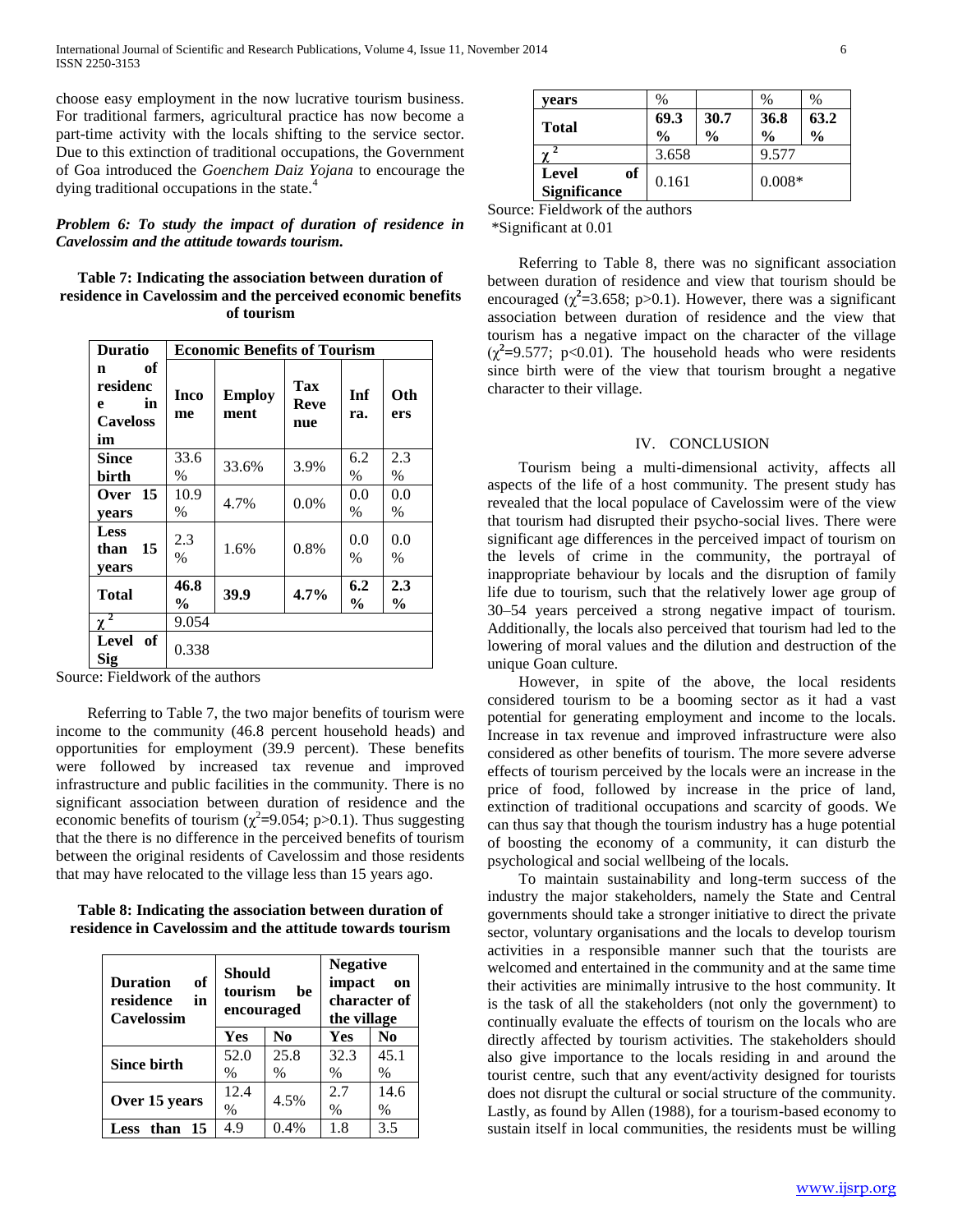partners in the process (in Kreag, n.d.). Stakeholders should not take it for granted that locals welcome any and all types of tourism development activities in their area. They should asses the interest of the locals in the venture and only once the locals are willing partners through a democratically initiated consultative process, can the tourism industry flourish.

## **NOTES**

- 1 The sample comprises the total population of presently occupied households in the village of Cavelossim, Goa.
- $\mathfrak{D}$ Data was collected in the month of November 2013.
- 3 See *The Times of India*, ' Tourist arrivals crossed 3 million mark in 2011" , January 23, 2014; retrieved from: [http://timesofindia.indiatimes.com/city/goa/Tourist](http://timesofindia.indiatimes.com/city/goa/Tourist-arrivals-crossed-3-million-mark-in-2013/articleshow/29225958.cms)[arrivals-crossed-3-million-mark-in-](http://timesofindia.indiatimes.com/city/goa/Tourist-arrivals-crossed-3-million-mark-in-2013/articleshow/29225958.cms)[2013/articleshow/29225958.cms](http://timesofindia.indiatimes.com/city/goa/Tourist-arrivals-crossed-3-million-mark-in-2013/articleshow/29225958.cms)
- 4 See *The Hindu*, "Goa all set to implement financial assistance scheme", November 24, 2011; Retrieved from: [http://www.thehindu.com/todays-paper/tp](http://www.thehindu.com/todays-paper/tp-national/tp-karnataka/goa-all-set-to-implement-financial-assistance-scheme/article2655278.ece)[national/tp-karnataka/goa-all-set-to-implement](http://www.thehindu.com/todays-paper/tp-national/tp-karnataka/goa-all-set-to-implement-financial-assistance-scheme/article2655278.ece)[financial-assistance-scheme/article2655278.ece](http://www.thehindu.com/todays-paper/tp-national/tp-karnataka/goa-all-set-to-implement-financial-assistance-scheme/article2655278.ece)

#### **REFERENCES**

- [1] Allen, L.R., P.T. Long, R.R. Perdue, and S. Dieselbach (1988) "The impact of tourism development on resident"s perception of community life". Journal of Travel Research, 27(1): 16-21.
- Andriotis, K. (2004) "The perceived impact of tourism development by Cretan residents. Tourism and Hospitality Planning & Development". Vol 1 (2) Retrieved from: http://www.tandfonline.com/doi/full/10.1080/1479053042000251061
- [3] Bhatia, A.K. (2002) Tourism Development Principles and Practices. New Delhi: Sterling Publishers.
- [4] Bisika, T. (2009) "Sexual and reproductive health and HIV/AIDS risk perception in the Malawi tourism industry". Malawi Medical Journal, 21(2): 75–80. Retrieved from: http://www.ncbi.nlm.nih.gov/pmc/articles/PMC3345731/
- [5] Chand, M. (2013) "Residents" Perceived benefits of heritage and support for tourism development in Pragpur, India". Tourism. Vol. 61 (4), 379–394 Retrieved from: http://www.google.co.in/url?url=http://hrcak.srce.hr/file/167359&rct=j&frm =1&q=&esrc=s&sa=U&ei=BDMdVJj4DdWWuASJhIL4Aw&ved=0CB0Q FjAC&usg=AFQjCNF8nJ0X0-sKunAiUKPGOCIAIiJe0w
- [6] Chopra, S.(1991) Tourism and development in India. New Delhi: Ashish Publishing House.
- [7] Fredline, E. & Faulkner, B. (2000) "Host community reactions: A cluster analysis". Annals of Tourism Research, 27(3): 763–784. Retrieved from: http://www.cotsa.com/Services/FileAttachment.ashx?AttachmentID=7067
- [8] GSACS (2011) HIV/AIDS in Goa, Retrieved from: http://goasacs.nic.in/goa-HIV-data2010.pdf
- [9] Husbands, W. (1989). "Social Status and Perception of Tourism in Zambia". Annals of Tourism Research, 16: 237–253.
- [10] Kreag, G. (no date).The Impacts of Tourism. Retrieved from: http://www.seagrant.umn.edu/tourism/pdfs/ImpactsTourism.pdf
- [11] Larsen, K. (no date)."Glimpses of Goa", Full Bright Research Student Excerpt. Retrieved from: http://www.goacom.com/more-about-goa/707 traditional-toddy- tapping
- [12] Makan, D. (2006) Conceptualization of Tourism. New Delhi: Adhyayan Publishers and Distributors.
- [13] Marzuki, A. (2012) "Local residents' perceptions towards economic impacts of tourism development in Phuket". Tourism Vol. 60 (2), 199 – 212. Retrieved from: hrcak.srce.hr/file/125947
- [14] Meadows, G. (no date) "Involving Stakeholders in Tourism Planning". Retrieved from the state of  $\sim$  from the state of  $\sim$  from the state of  $\sim$  from the state of  $\sim$  from the state of  $\sim$  from the state of  $\sim$  from the state of  $\sim$  from the state of  $\sim$  from the state of  $\sim$  from http://www.academia.edu/896052/Involving\_Stakeholders\_in\_Tourism\_Pla nning
- [15] Menon, A.G. K. (1993) "Case study on the effects of tourism on the culture and environment", Bangkok: UNESCO Principal Regional Office For Asia And The Pacific.
- [16] Mensah, C. (2005) "Residents" perception of socio-economic impacts of tourism in Tafi Atome, Ghana", Asian Social Science, 8(15). Retrieved from: ccsenet.org/journal/index.php/ass/article/download/22671/14650
- [17] Perez, P.B. & Var, T. (1994) "Perceived Impacts of Tourism by Residents". Retrieved from: http://www.climateaudit.info/data/mask/TREN/tourism%20cd/Annals\_Tour \_Res\_1995\_208.pdf
- [18] Ritchie, B.W. & Inkari, M. (2006). "Host community attitudes toward tourism and cultural tourism development: the case of the Lewes District, Southern England". International Journal of Tourism Research. Vol8 (1). 27–44. Retrieved from: http://onlinelibrary.wiley.com/doi/10.1002/jtr.545/abstract
- [19] Sebastian, L. M. and Rajagopalan, P. (2009) "Socio-cultural transformations through tourism: A comparison of residents" perspectives at two destinations in Kerala India". Journal of Tourism and Cultural Change, 7(1): 5–21. http://dx.doi.org/10.1080/14766820902812037
- [20] Singh, R. (1996). Dynamics of Modern Tourism. New Delhi: Kanishka Publishers.
- [21] The Goa Villa (2014) "The history of Cavelossim". Retrieved from: http://www.thegoavilla.com/goa/distanation/cavelossim-culturehistory.html
- [22] Tsartas, P. (2003) "Tourism Development in Greek Insular and Coastal Areas: Sociocultural Changes and Crucial Policy Issues". Journal of Sustainable Tourism, Vol. 11(2&3), Retrieved from: http://myweb.facstaff.wwu.edu/zaferan/Ithaca%20Curriculum/tourism%20e conomy/Tourism%20in%20Islands%20and%20social%20Impacts.pdf
- [23] Waitt, G. (2003) "Social impacts of the Sydney Olympics", Annals of Tourism Research, 30(1): 194–215. http://genc6003.unsw.wikispaces.net/file/view/Social+Impact+Sydney+Oly pics.pdf
- [24] Wang, Y., Pfister R.E. & Morais D.B. (2006) "Residents" Attitudes toward Tourism Development: A Case Study of Washington, NC". Retrieved from: http://www.nrs.fs.fed.us/pubs/gtr/gtr\_nrs-p-14/54-wang-p-14.pdf

#### AUTHORS

**First Author**: Rev. Dr. Simão R. Diniz, Principal, Head – Department of Psychology, Rosary College of Commerce and Arts, Navelim, Salcete, Goa (India) – 403707, Email: [rosarycollege.1990@gmail.com](mailto:rosarycollege.1990@gmail.com)

**Second Author**: Dr. Savio P. Falleiro, Vice Principal, Associate Professor, Head – Department of Economics, Rosary College of Commerce and Arts, Navelim, Salcete, Goa (India) – 403707, Email: [saviofalleiro@gmail.com](mailto:saviofalleiro@gmail.com)

**Third Author**: Ms. Maria M. de Barros, Assistant Professor, Department of Psychology, Rosary College of Commerce and Arts, Navelim, Salcete, Goa – 403707, Email: [muriel\\_debarros@yahoo.com](mailto:muriel_debarros@yahoo.com)

**Correspondence Author**: Dr. Savio P. Falleiro, Vice Principal, Associate Professor, Head – Department of Economics, Rosary College of Commerce and Arts, Navelim, Salcete, Goa – 403707 Mobile No. 09422060384, Email: [saviofalleiro@gmail.com](mailto:saviofalleiro@gmail.com)